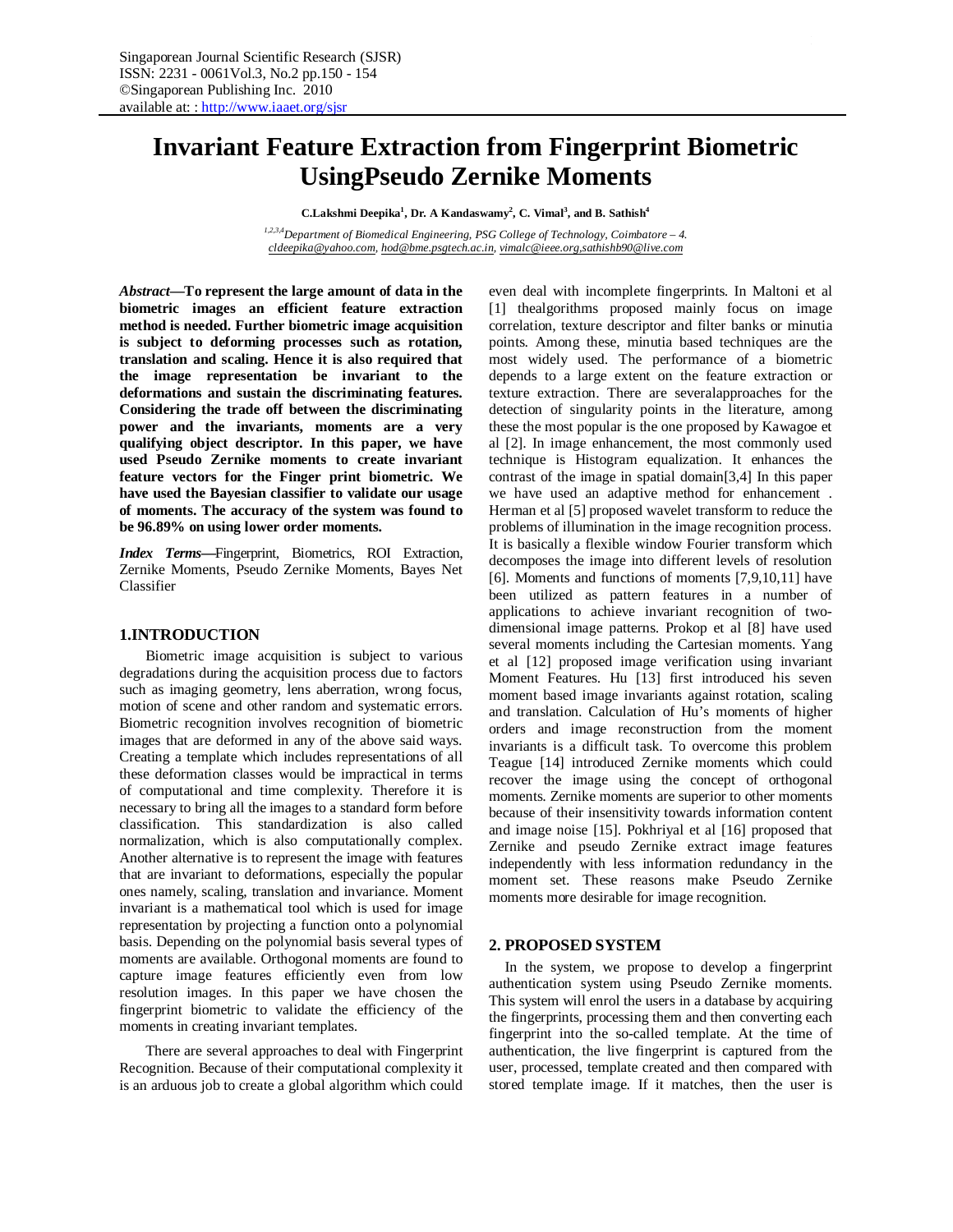authenticated and otherwise, not. When the fingerprintinput image is captured, it cannot be used as a raw image.



## **Figure 1. Proposed System**

The region on the fingerprint which contains the maximum information has to be separated from the relatively less important regions. So, there is a need for extraction of the required region of interest. The extracted ROI contains many prominent features. However it is required to emphasise the details present in this region more, so that the features are extracted precisely. For this purpose image enhancement is performed. The steps involved in implementing the system are shown in Fig 1. The next stage is feature extraction which still reduces the space needed to save the biometric and the processing power needed to process the same further. The pseudo Zernike moments which are invariant to translation, scaling and rotation are used to extract the features from the enhanced image. These features are then used for

classification using Bayes net classifier.

## *A. Data Soure*

We have tested our fingerprint recognition system using one of the FVC 2002 databases [17]. The database all together contains fingerprint images of 31 participants with four different databases. The database consists of two different classes, set A for evaluation and set B for training. Among them, we have used set A of DB1. The size of fingerprint images of DB1 was 388×374 at 500dpi.

#### *B. Binarisation and ROI Extraction*

Binarization is an operation that converts a grayscale image into a binary image. We use an adaptive threshold based binarization method to binarize the fingerprint image [18]. This method involves transformation of the pixels value to 1 in case if the value of the pixel is larger than the mean intensity value of the current block in which the pixel is present.

$$
=\begin{bmatrix}1 & \binom{n}{r} & \text{if } r \text{ is a } r \end{bmatrix}
$$

 $($  ,  $)$ 

**Figure 2. Original Fingerprint image (left), Fingerprint image after adaptive binarization (right)**

(1)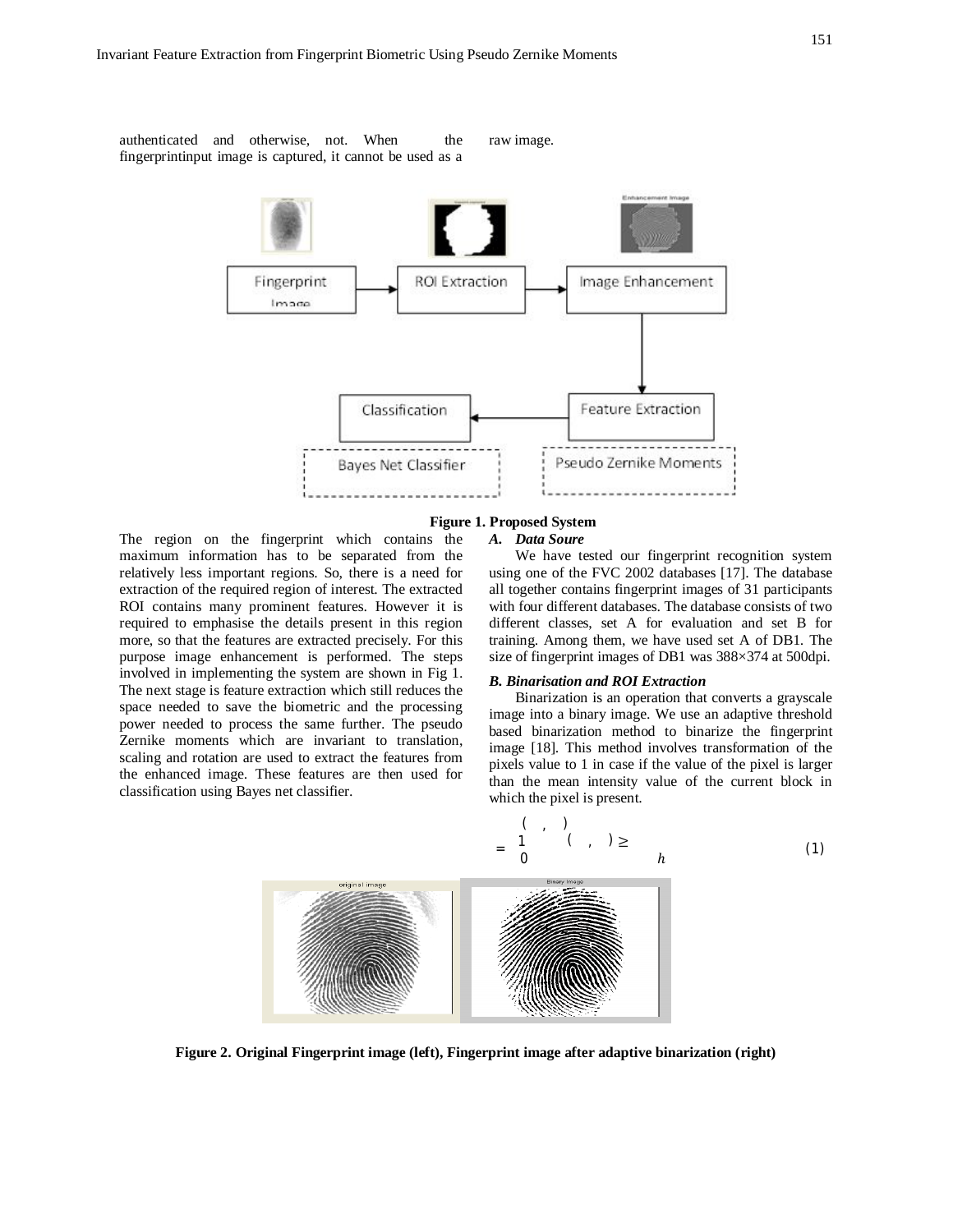

**Figure 3: Fingerprint image after finding contour (left), Fingerprint image after finding Orientation Field (right)**

There are two different regions in Fingerprint image, one with information regarding the fingerprint and the other without any information content. The areas in the image which does not contain this information are removed from the image since it contains only the background information which is of no use for the recognition process. This is basically known as the known as the extraction of the region of interest. We have followed a two step method to extract the region of interest from the binarized image. The first step involves estimation of the block direction along with direction variety check. The second step involves two morphological operations called 'OPEN' and 'CLOSE'. 'OPEN' expands the image eliminates the peaks due to background noise and the latter shrinks the images and removes minute cavities.*.*

#### *C. Image Enhancement*

Wavelet-based normalization method is used in ROI extracted fingerprint images so as to normalize illuminations. [19].In this method the contrast and edges of the fingerprint images are enhanced simultaneously using the wavelet transform. Wavelet-based image analysis decomposes an image into approximate coefficients and detail coefficients. Contrast enhancement can be done by histogram equalization of the approximation coefficients and meanwhile edge enhancement can be achieved by multiplying the detail coefficients with a scalar  $(>1)$ . A normalized image is obtained from the modified coefficients by inverse wavelet transform. In this proposed model we used db10 1st level wavelet decomposition and 1.5 as the scalar value for multiplying the detail coefficient.



**Figure 4. Image Enhancement**

#### *D. Feature Extraction Using Zernike Moments*

The kernel of Zernike moments is a set of orthogonal Zernike polynomials defined over the polar coordinate

$$
Z = \frac{p+1}{\pi} \qquad V \quad (r, \theta) f(r, \theta) \ r \ dr \ d\theta \ ; \ |r| \le 1 \tag{2}
$$

where Zernike polynomials  $V_{pq}(r,\theta)$  are defined as:

space inside a unit circle [14]. The twodimensional Zernike moments of order  $p$  with repetition  $q$  of an image intensity function *f(r,θ)* are defined as:

$$
V (r, \theta) = R (r)e
$$
  

$$
j = \sqrt{-1}
$$
 (3)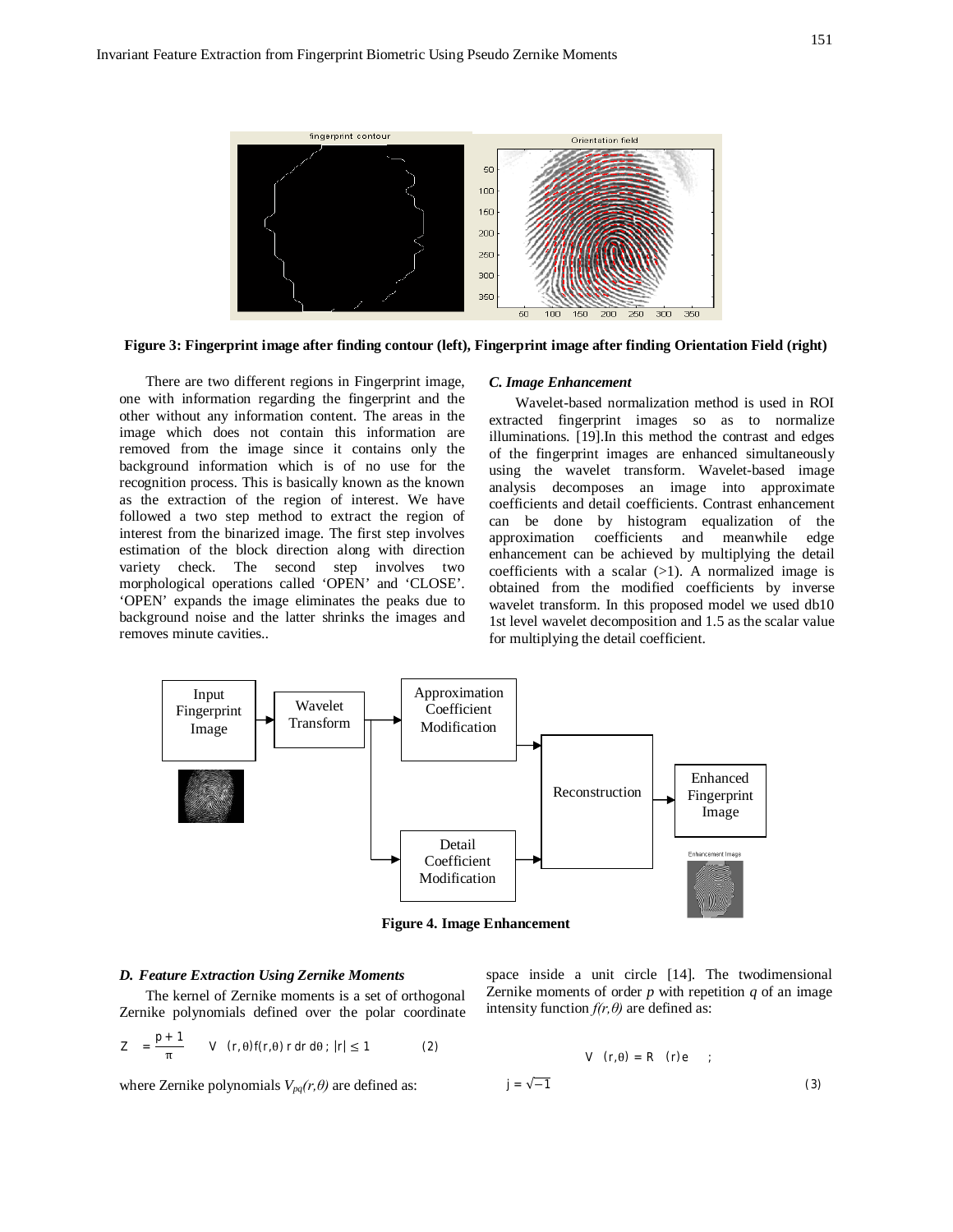and the real-valued radial polynomials,  $R_{pa}(r)$ , is defined as follows:

R (r) = 
$$
\begin{pmatrix} (p-k)! \\ k! \end{pmatrix} \frac{(p-k)!}{k! \cdot 1! \cdot k! \cdot 1!} \begin{pmatrix} k \\ k \end{pmatrix}
$$
 (4)

where  $0 \leq |q| \leq p$  and  $p - |q|$  is even

 $\|$ 

We can see that the Zernike moments in equation (2) become pseudo Zernike moments if the radial polynomials,  $R_{pq}$ , defined as in equation (4) with its condition  $p-|q|=even$  is eliminated. Therefore, pseudo Zernike moments offer morefeature vectors than Zernike moments since pseudo Zernike polynomial contains  $(p+1)^{2}$  linearly independent polynomials of order  $\leq p$ , whereas Zernike polynomial contains only- $( + 1)( +$ 2)linearly independent polynomials due to condition of*p- |q|=even.*

#### *E.Classifier*

Bayes Net or Bayesian Belief Networks (BBN) is a special type of "probabilistic graphical model". A BBN is a directed acyclic graph consisting of three elements: nodes representing random variables, arcs representing probabilistic dependencies among those variables, and a Conditional Probability-Distribution Table (CPT) for each variable [20]. The nodes can be either evidence variables or latent variables; an evidence variable is one with a known value (i.e. it is measured). Arcs specify the causal relation between variables [21,22]. Finally, each node has a CPT which includes the probabilities of outcomes of its variable given the values of its parents. The conditional probability is given by

$$
\left(\begin{array}{ccc}\n\cdot & \cdot & \cdot & \cdot \\
\cdot & \cdot & \cdot & \cdot \\
\hline\n\end{array}\right) = \left(\begin{array}{ccc}\n\cdot & \cdot & \cdot & \cdot \\
\cdot & \cdot & \cdot & \cdot \\
\cdot & \cdot & \cdot & \cdot\n\end{array}\right) \tag{5}
$$

We have used the Baye's classifier for the final decision making part of our authentication system. The classifier is trained with the fingerprint images of the enrolled users. Then whenever a user would to authenticate himself, the classifier approves him as an authorized user or dismisses him as an impostor. We have tested the classifier and obtained satisfactory results which prove that it is working well.

## **3. RESULTS AND DISCUSSION**

This section describes the experimental protocol employed in our present work. Eight images per finger are considered for training the classifier and remaining eight images are used for testing the proposed algorithm. The experiments are conducted for moment orders ranging from 1 to 3, and portioning the fingerprint into  $(2\times 2)$ ;  $(3\times3)$ ;  $(4\times4)$ ;  $(5\times5)$ ;  $(6\times6)$ ;  $(7\times7)$ ;  $(8\times8)$ ;  $(9\times9)$ ;  $(10\times10);(11\times11);(12\times12)$  sub-images. The fingerprint image is now broken down into sub images for feature extraction to increase the quality and quantity of the moments extracted. The experiment is also conducted for moments of order 1 to 5 for the entire fingerprint image. Accuracy(ACC), True Positive (TP), False Positive (FP)are used for validating the proposed system. The results for fingerprint image of orders from 1 to 5 are presented in Table I.

|          | Order 1 | Order 2 | Order 3 | Order 4 | Order 5 |
|----------|---------|---------|---------|---------|---------|
| Accuracy | 62.3    | 71.1    | 82.7    | 84.5    | 90.3    |
| TP       | 0.623   | 0.711   | 0.827   | 0.845   | 0.903   |
| FP       | 0.035   | 0.026   | 0.017   | 0.015   | 0.008   |

**TABLE I OVERALL RESULT FOR ENTIRE FINGERPRINT IMAGE**

From the above discussion we are able to infer that the features extracted from fingerprint images(subimages-10 $\times$ 10) using the lower order 3 Pseudo Zernike moments outperform the features extracted from the entire image using higher order 5 Pseudo Zernike moments. The superior nature of Pseudo Zernike moments of lower order will help in ameliorating efficiency of Fingerprint Recognition.

## **4. CONCLUSION**

This paper has proposed fingerprint verification system using lower order Pseudo Zernike moments to extract features from fingerprint image after subdividing the fingerprint image into sub images. This method also performs better than the conventional method using the high order Pseudozernike moments for entire fingerprint. The proposed method also solves the major disadvantage of the fingerprint recognition system namely, making it invariant to translation, scaling and rotation.

Another important observation from this is the fact that, due to practical consideration and limitation, when multimodal biometric data is not available for improved verification one can uses single features of various sub images of an image of the unimodal biometric to obtain improved performance of verification. This also opens up area of research where multiple features can be obtained